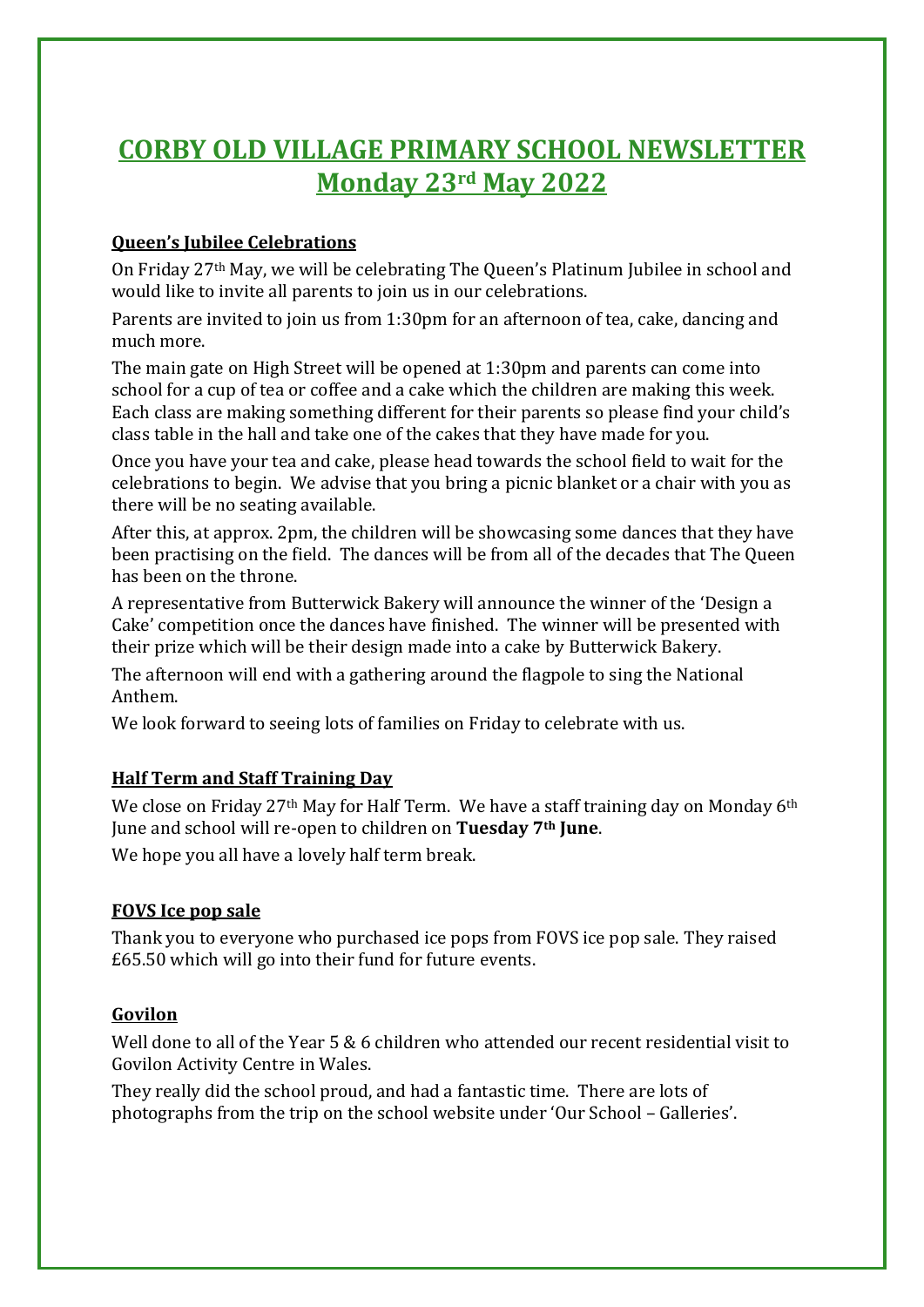#### **Pole Fair**

The Corby Pole Fair is taking place in Corby Old Village on Friday 3rd June.

The Pole Fair will showcase the rich history of both Corby village and the fair itself. The event will include all of the traditional elements, including the stocks, stang, ox roast, greasy pole and dawn charter readings. Arches at each of the main entrances to the village will be decorated by local groups, sponsored by local businesses. Some of our children have been decorating some hand prints for one of these arches so keep an eye out for them on the day.

Activities will also draw further upon the pre-1900s history of Corby, with storytellers sharing tales of fugitive slaves, local nobles and rebellions, alongside a large Viking encampment on our school field.

A walking parade, organised by Corby Carnival, will pass through the village midmorning, led by four giant puppets representing important historical figures from Corby's past including Queen Elizabeth I, the Viking Kori from whom the town gets its name and John Anderson, a fugitive slave who was welcomed to the village at the time of the 1862 Pole Fair. These will be joined by local community groups and marching bands.

At school we have been preparing for Corby's Pole Fair. Carnival Artist Simon Tipping has been working with children in Year 5 in creating a puppet which will be presented at the walking parade.

They did a fantastic job and the puppet looks amazing. Well done Year 5!

 $\overline{\phantom{a}}$ 





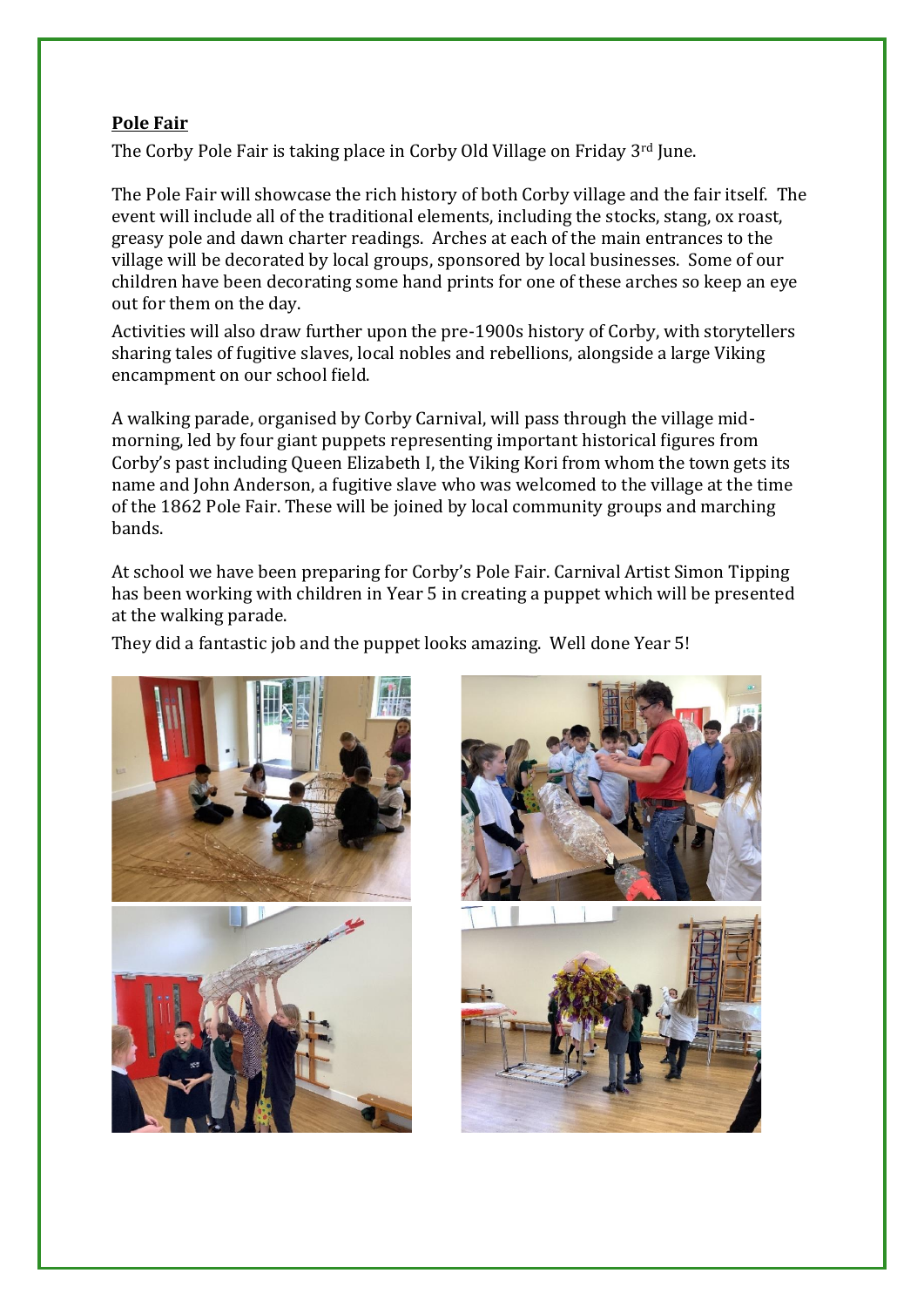



More information about the Pole Fair can be found at <https://madewithmany.org/corby-pole-fair-2022/> and<http://corbypolefair.com/>

#### **Star of the week**

Stars of the week for the two last weeks are:

Pixie – Imelda Pixie – Ella M Unicorn – Amira Unicorn - Samuel Pegasus – Maks Pegasus - Jacob Griffin – Eva Griffin – Eva-May Centaur – Cameron Centaur – Rhys S Dragon – Tomas Dragon - Kaya Phoenix – Zosia Phoenix - Poppy

### **W/C 9th May W/C 16th May**

Well done to all of the children!

#### **Dates for your diary**

Friday 27th May – Queens Platinum Jubilee Celebrations Friday 27th May - School closes for half term Monday 6th June – Staff training day. School closed to students Tuesday 7th June – School reopens to students Thursday 9th June – Year 2 visit to Twycross Zoo Monday 13th June – Year 3 visit to Leicester Museum Art Gallery Wednesday 15<sup>th</sup> June – Year 4 Big Class Project Performance Thursday 16th June – Year R and 1 visit from Raptorxotics Monday 20th June – Year R trip to Mini Meadows Tuesday 5th July – Year 1 visit to the Space Centre